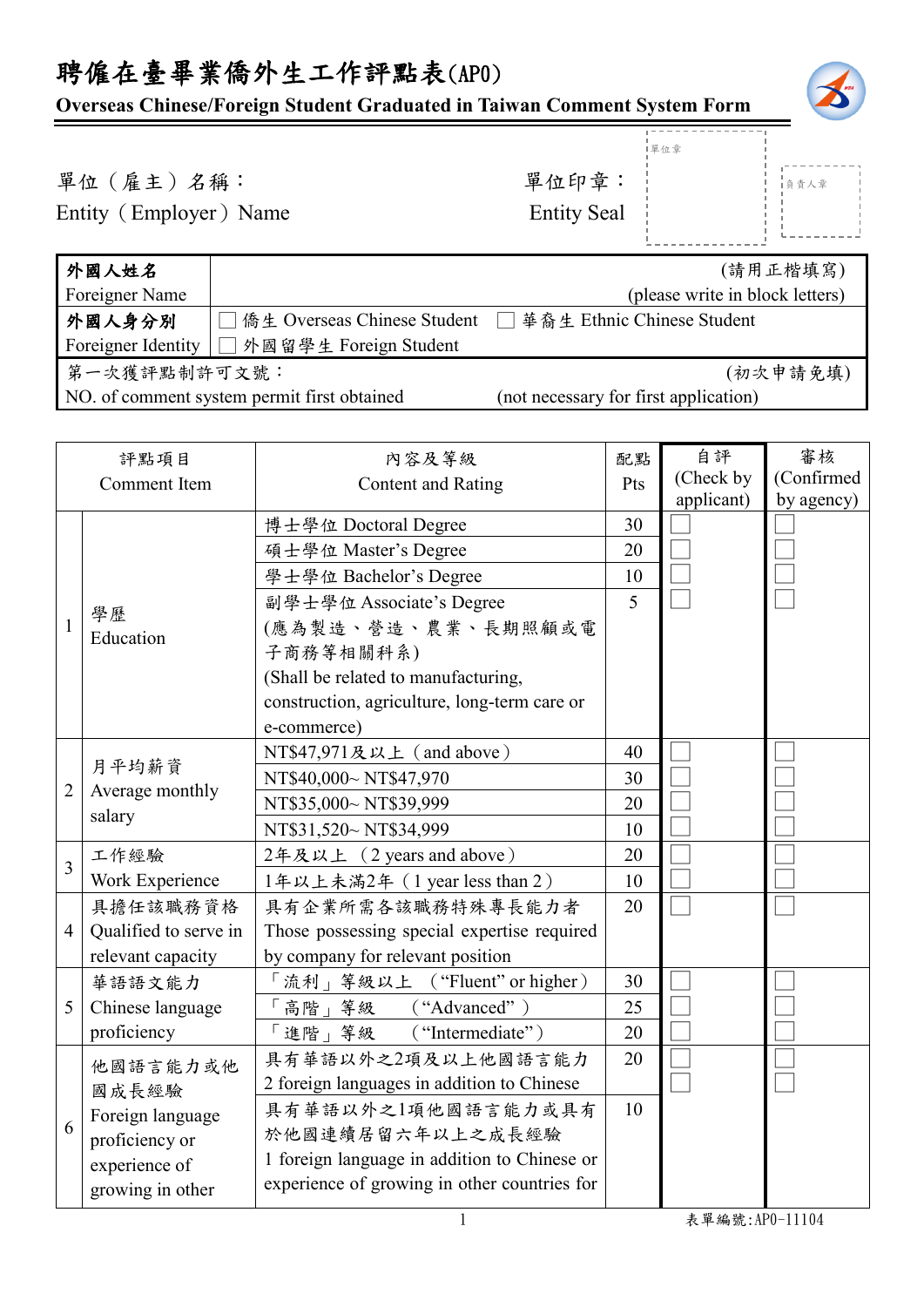|                                                                                                  | countries                                                        | consecutive 6 years or more                                                                                      |    |  |  |  |
|--------------------------------------------------------------------------------------------------|------------------------------------------------------------------|------------------------------------------------------------------------------------------------------------------|----|--|--|--|
|                                                                                                  |                                                                  | 配合政府產業發展相關政策之企業受僱者                                                                                               | 20 |  |  |  |
|                                                                                                  | 配合政府政策<br>Compliance with<br>government policy                   | Companies or employees conforming to                                                                             |    |  |  |  |
|                                                                                                  |                                                                  | government policies related to industrial                                                                        |    |  |  |  |
|                                                                                                  |                                                                  | development                                                                                                      |    |  |  |  |
|                                                                                                  |                                                                  | 就讀配合國家政策所開設專班或經由                                                                                                 |    |  |  |  |
| 7                                                                                                |                                                                  | G2G 管道入學之畢業僑外生                                                                                                   |    |  |  |  |
|                                                                                                  |                                                                  | Graduated overseas students studying in                                                                          |    |  |  |  |
|                                                                                                  |                                                                  | special classes established in line with                                                                         |    |  |  |  |
|                                                                                                  |                                                                  | national policies or enrolled through G2G                                                                        |    |  |  |  |
|                                                                                                  |                                                                  | program.                                                                                                         |    |  |  |  |
| 8                                                                                                | 在校就讀期間領取<br>獎學金或成績優異<br>者<br>One who received<br>scholarships or | 在校就讀期間領取政府提供之獎學金或                                                                                                | 10 |  |  |  |
|                                                                                                  |                                                                  | 成績達前百分之三十者                                                                                                       |    |  |  |  |
|                                                                                                  |                                                                  | One who received government-provided                                                                             |    |  |  |  |
|                                                                                                  |                                                                  | scholarships or scored in the top 30% at                                                                         |    |  |  |  |
|                                                                                                  |                                                                  | school.                                                                                                          |    |  |  |  |
|                                                                                                  |                                                                  | 在校就讀期間領取學校獎學金或成績達                                                                                                | 5  |  |  |  |
|                                                                                                  | excellent grades                                                 | 前百分之五十且 GPA 達三分者                                                                                                 |    |  |  |  |
|                                                                                                  | during studies                                                   | One who received school scholarships or                                                                          |    |  |  |  |
|                                                                                                  |                                                                  | achieved the top 50% with a GPA of 3.0 at                                                                        |    |  |  |  |
|                                                                                                  |                                                                  | school.                                                                                                          |    |  |  |  |
|                                                                                                  | 合格點數 (Qualifying Score): 70<br>合計 Total<br>Pts<br>Pts            |                                                                                                                  |    |  |  |  |
| 填表須知 Guidance Notes                                                                              |                                                                  |                                                                                                                  |    |  |  |  |
| 一、各評點項目至多只能勾選一個。                                                                                 |                                                                  |                                                                                                                  |    |  |  |  |
| Check only one box in each comment item.                                                         |                                                                  |                                                                                                                  |    |  |  |  |
| 二、各評點項目應檢附之文件,請參見下方「應備申請文件一覽表」。                                                                  |                                                                  |                                                                                                                  |    |  |  |  |
| Documentation should be attached for each comment item. Please reference the following "Required |                                                                  |                                                                                                                  |    |  |  |  |
|                                                                                                  |                                                                  |                                                                                                                  |    |  |  |  |
|                                                                                                  | Application Documents List".                                     |                                                                                                                  |    |  |  |  |
|                                                                                                  | 三、所附文件係外文者,應檢附中文譯本。                                              |                                                                                                                  |    |  |  |  |
|                                                                                                  |                                                                  | If attach document is not Chinese, it should be translated into Chinese.                                         |    |  |  |  |
|                                                                                                  |                                                                  | 四、所附文件為影本者,請加蓋申請單位大小章,並註記「與正本相符」字樣。                                                                              |    |  |  |  |
|                                                                                                  |                                                                  | If attached documents are copies, they should be marked with the words: "same as originals" and stamped with the |    |  |  |  |
|                                                                                                  | seals applicant entity.                                          |                                                                                                                  |    |  |  |  |
|                                                                                                  |                                                                  | 五、前已獲評點制許可,後續展延許可或轉換雇主之申請,應檢附評點表且達規定點數,並檢核與前                                                                     |    |  |  |  |
|                                                                                                  |                                                                  | 次評點各項評點點數,如有增加該項評點者,應檢附該項佐證資料,始得列計。(前次已獲評點制                                                                      |    |  |  |  |
|                                                                                                  |                                                                  | 許可之申請案,各項評點項已檢附佐證文件者,於再次申請時,得免再檢附)                                                                               |    |  |  |  |
|                                                                                                  |                                                                  | Those who have obtained a prior comment system permit, subsequently extended the permit, or are applying to      |    |  |  |  |
|                                                                                                  |                                                                  | change employers, should comment form, and qualification points, and confirm the points in each comment item     |    |  |  |  |
|                                                                                                  |                                                                  | of the previous comment. Those increasing comment points should attach supporting information for the relevant   |    |  |  |  |
|                                                                                                  |                                                                  | item for inclusion in the total. (Applications that have obtained prior comment system permits and had attached  |    |  |  |  |
|                                                                                                  |                                                                  | supporting information for each comment item are exempt from re-attachment of documents when re-applying.)       |    |  |  |  |
|                                                                                                  | 機關網站與聯繫 Officail Websites & Contact                              |                                                                                                                  |    |  |  |  |
|                                                                                                  |                                                                  | 1. 勞動部勞動力發展署 Workforce Development Agency, MOL                                                                   |    |  |  |  |
|                                                                                                  | https://www.wda.gov.tw<br>2. 外國人在臺工作服務網 EZ Work Taiwan           |                                                                                                                  |    |  |  |  |